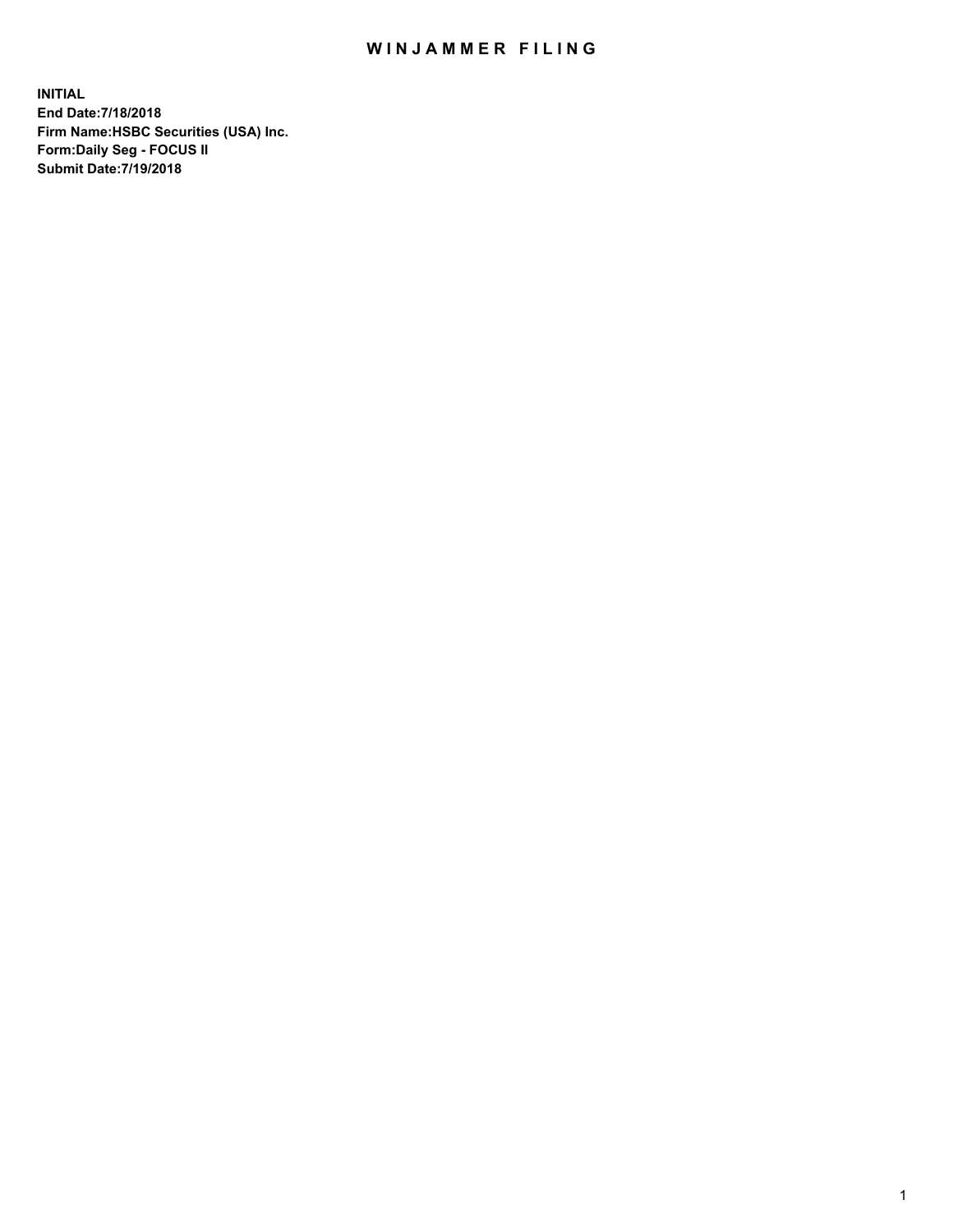**INITIAL End Date:7/18/2018 Firm Name:HSBC Securities (USA) Inc. Form:Daily Seg - FOCUS II Submit Date:7/19/2018 Daily Segregation - Cover Page**

| Name of Company                                                                                                                                                                                                                                                                                                                | <b>HSBC Securities (USA) Inc.</b>                                           |
|--------------------------------------------------------------------------------------------------------------------------------------------------------------------------------------------------------------------------------------------------------------------------------------------------------------------------------|-----------------------------------------------------------------------------|
| <b>Contact Name</b>                                                                                                                                                                                                                                                                                                            | <b>Michael Vacca</b>                                                        |
| <b>Contact Phone Number</b>                                                                                                                                                                                                                                                                                                    | 212-525-7951                                                                |
| <b>Contact Email Address</b>                                                                                                                                                                                                                                                                                                   | michael.vacca@us.hsbc.com                                                   |
| FCM's Customer Segregated Funds Residual Interest Target (choose one):<br>a. Minimum dollar amount: ; or<br>b. Minimum percentage of customer segregated funds required:% ; or<br>c. Dollar amount range between: and; or<br>d. Percentage range of customer segregated funds required between:% and%.                         | 147,000,000<br>$\underline{\mathbf{0}}$<br>0 <sub>0</sub><br>0 <sub>0</sub> |
| FCM's Customer Secured Amount Funds Residual Interest Target (choose one):<br>a. Minimum dollar amount: ; or<br>b. Minimum percentage of customer secured funds required:% ; or<br>c. Dollar amount range between: and; or<br>d. Percentage range of customer secured funds required between: % and %.                         | 25,000,000<br><u>0</u><br>0 <sub>0</sub><br>0 <sub>0</sub>                  |
| FCM's Cleared Swaps Customer Collateral Residual Interest Target (choose one):<br>a. Minimum dollar amount: ; or<br>b. Minimum percentage of cleared swaps customer collateral required:% ; or<br>c. Dollar amount range between: and; or<br>d. Percentage range of cleared swaps customer collateral required between:% and%. | 95,000,000<br><u>0</u><br>00<br>00                                          |

Attach supporting documents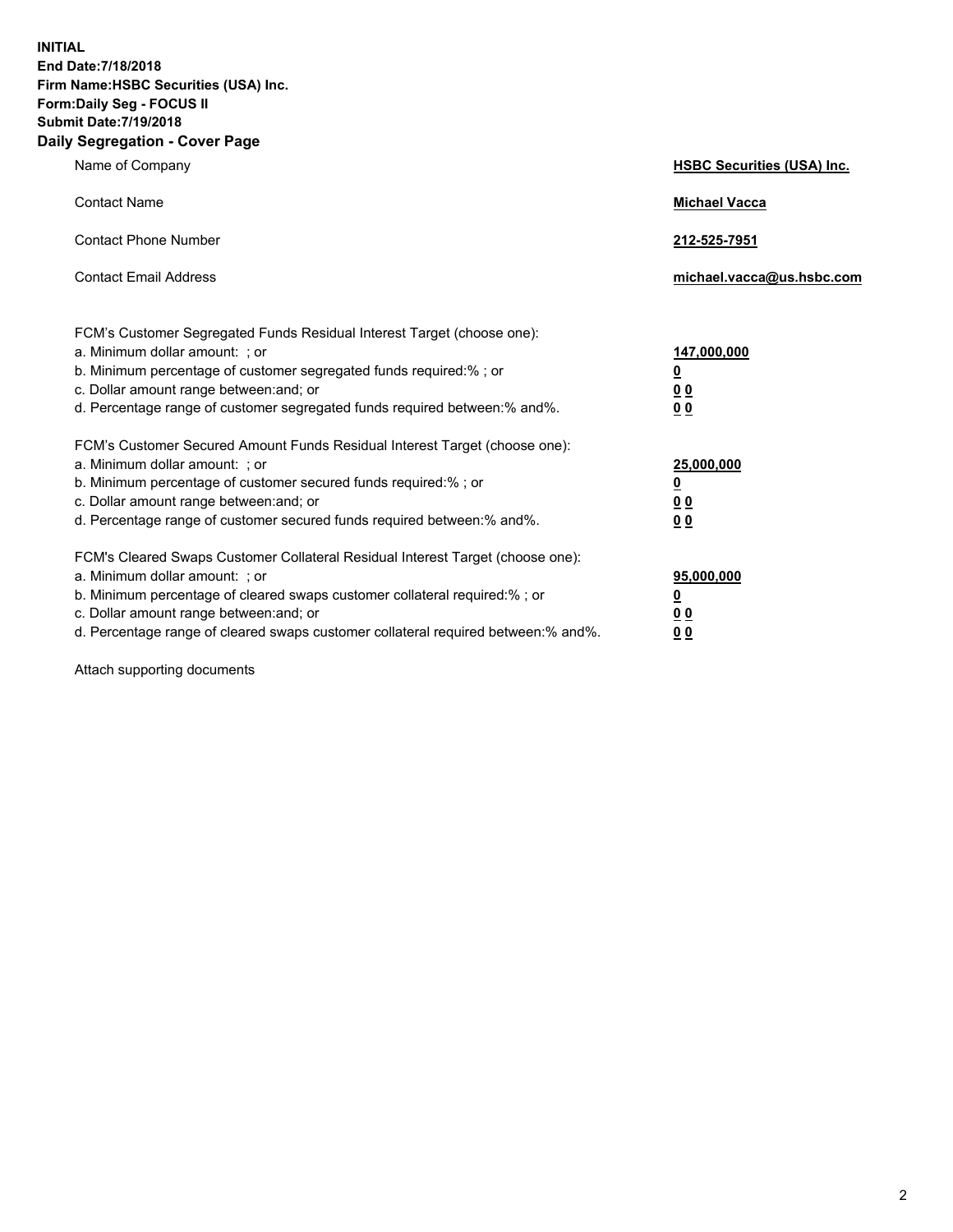**INITIAL End Date:7/18/2018 Firm Name:HSBC Securities (USA) Inc. Form:Daily Seg - FOCUS II Submit Date:7/19/2018 Daily Segregation - Secured Amounts**

|     | Foreign Futures and Foreign Options Secured Amounts                                         |                             |
|-----|---------------------------------------------------------------------------------------------|-----------------------------|
|     | Amount required to be set aside pursuant to law, rule or regulation of a foreign            | $0$ [7305]                  |
|     | government or a rule of a self-regulatory organization authorized thereunder                |                             |
| 1.  | Net ledger balance - Foreign Futures and Foreign Option Trading - All Customers             |                             |
|     | A. Cash                                                                                     | 113,829,376 [7315]          |
|     | B. Securities (at market)                                                                   | 72,663,887 [7317]           |
| 2.  | Net unrealized profit (loss) in open futures contracts traded on a foreign board of trade   | -13,106,706 [7325]          |
| 3.  | Exchange traded options                                                                     |                             |
|     | a. Market value of open option contracts purchased on a foreign board of trade              | $0$ [7335]                  |
|     | b. Market value of open contracts granted (sold) on a foreign board of trade                | $0$ [7337]                  |
| 4.  | Net equity (deficit) (add lines 1.2. and 3.)                                                | 173,386,557 [7345]          |
| 5.  | Account liquidating to a deficit and account with a debit balances - gross amount           | 1,440,208 [7351]            |
|     | Less: amount offset by customer owned securities                                            | -1,440,208 [7352] 0 [7354]  |
| 6.  | Amount required to be set aside as the secured amount - Net Liquidating Equity              | 173,386,557 [7355]          |
|     | Method (add lines 4 and 5)                                                                  |                             |
| 7.  | Greater of amount required to be set aside pursuant to foreign jurisdiction (above) or line | 173,386,557 [7360]          |
|     | 6.                                                                                          |                             |
|     | FUNDS DEPOSITED IN SEPARATE REGULATION 30.7 ACCOUNTS                                        |                             |
| 1.  | Cash in banks                                                                               |                             |
|     | A. Banks located in the United States                                                       | 112,457,534 [7500]          |
|     | B. Other banks qualified under Regulation 30.7                                              | 0 [7520] 112,457,534 [7530] |
| 2.  | Securities                                                                                  |                             |
|     | A. In safekeeping with banks located in the United States                                   | 40,853,421 [7540]           |
|     | B. In safekeeping with other banks qualified under Regulation 30.7                          | 0 [7560] 40,853,421 [7570]  |
| 3.  | Equities with registered futures commission merchants                                       |                             |
|     | A. Cash                                                                                     | $0$ [7580]                  |
|     | <b>B.</b> Securities                                                                        | $0$ [7590]                  |
|     | C. Unrealized gain (loss) on open futures contracts                                         | $0$ [7600]                  |
|     | D. Value of long option contracts                                                           | $0$ [7610]                  |
|     | E. Value of short option contracts                                                          | 0 [7615] 0 [7620]           |
| 4.  | Amounts held by clearing organizations of foreign boards of trade                           |                             |
|     | A. Cash                                                                                     | $0$ [7640]                  |
|     | <b>B.</b> Securities                                                                        | $0$ [7650]                  |
|     | C. Amount due to (from) clearing organization - daily variation                             | $0$ [7660]                  |
|     | D. Value of long option contracts                                                           | $0$ [7670]                  |
|     | E. Value of short option contracts                                                          | 0 [7675] 0 [7680]           |
| 5.  | Amounts held by members of foreign boards of trade                                          |                             |
|     | A. Cash                                                                                     | 37,061,870 [7700]           |
|     | <b>B.</b> Securities                                                                        | 31,810,466 [7710]           |
|     | C. Unrealized gain (loss) on open futures contracts                                         | -13,106,706 [7720]          |
|     | D. Value of long option contracts                                                           | $0$ [7730]                  |
|     | E. Value of short option contracts                                                          | 0 [7735] 55,765,630 [7740]  |
| 6.  | Amounts with other depositories designated by a foreign board of trade                      | $0$ [7760]                  |
| 7.  | Segregated funds on hand                                                                    | $0$ [7765]                  |
| 8.  | Total funds in separate section 30.7 accounts                                               | 209,076,585 [7770]          |
| 9.  | Excess (deficiency) Set Aside for Secured Amount (subtract line 7 Secured Statement         | 35,690,028 [7380]           |
|     | Page 1 from Line 8)                                                                         |                             |
| 10. | Management Target Amount for Excess funds in separate section 30.7 accounts                 | 25,000,000 [7780]           |
| 11. | Excess (deficiency) funds in separate 30.7 accounts over (under) Management Target          | 10,690,028 [7785]           |
|     |                                                                                             |                             |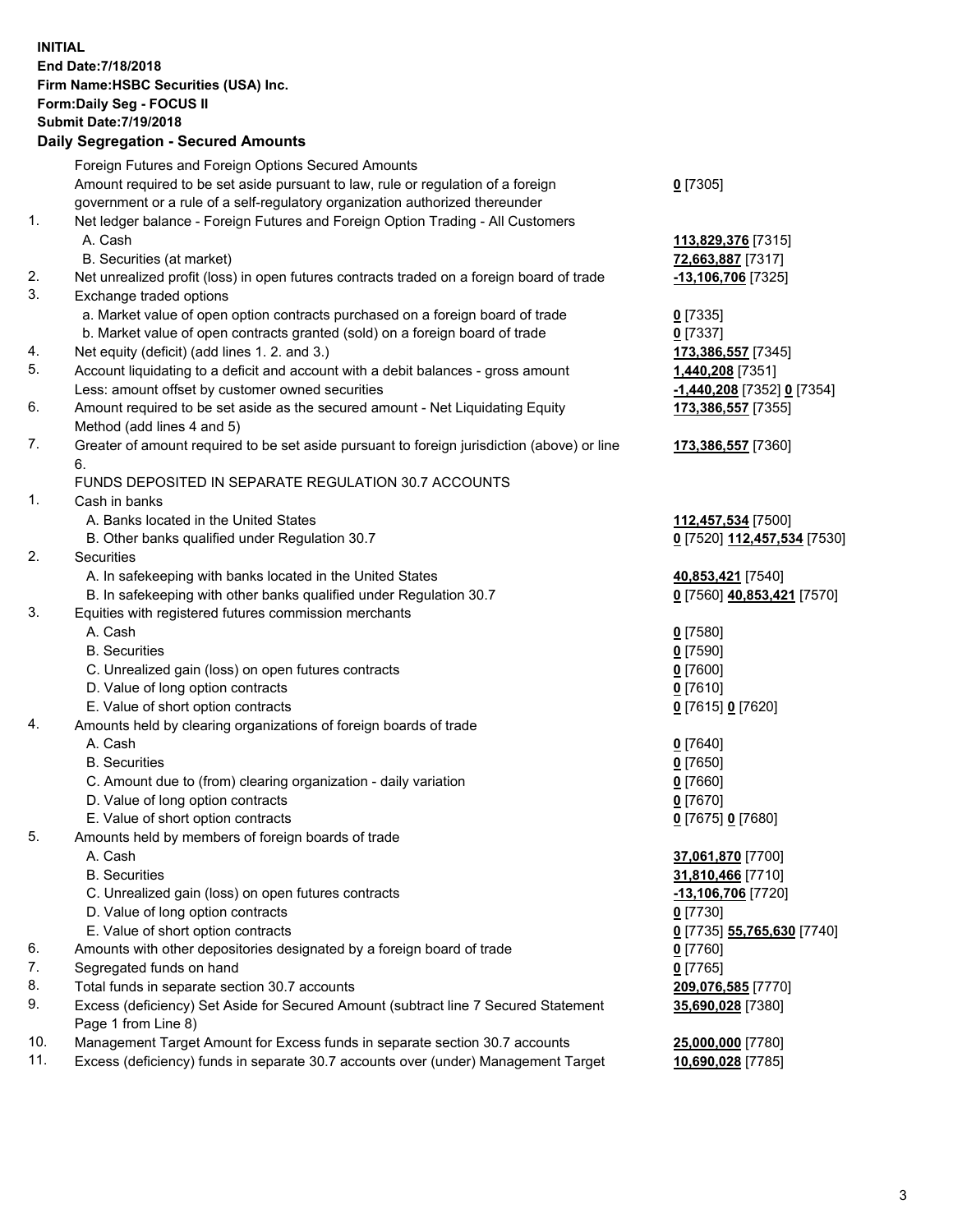**INITIAL End Date:7/18/2018 Firm Name:HSBC Securities (USA) Inc. Form:Daily Seg - FOCUS II Submit Date:7/19/2018 Daily Segregation - Segregation Statement** SEGREGATION REQUIREMENTS(Section 4d(2) of the CEAct) 1. Net ledger balance A. Cash **60,262,024** [7010] B. Securities (at market) **1,602,489,136** [7020] 2. Net unrealized profit (loss) in open futures contracts traded on a contract market **322,171,745** [7030] 3. Exchange traded options A. Add market value of open option contracts purchased on a contract market **254,769,918** [7032] B. Deduct market value of open option contracts granted (sold) on a contract market **-114,763,375** [7033] 4. Net equity (deficit) (add lines 1, 2 and 3) **2,124,929,448** [7040] 5. Accounts liquidating to a deficit and accounts with debit balances - gross amount **12,919,804** [7045] Less: amount offset by customer securities **-12,894,901** [7047] **24,903** [7050] 6. Amount required to be segregated (add lines 4 and 5) **2,124,954,351** [7060] FUNDS IN SEGREGATED ACCOUNTS 7. Deposited in segregated funds bank accounts A. Cash **25,486,485** [7070] B. Securities representing investments of customers' funds (at market) **0** [7080] C. Securities held for particular customers or option customers in lieu of cash (at market) **389,843,389** [7090] 8. Margins on deposit with derivatives clearing organizations of contract markets A. Cash **512,041,619** [7100] B. Securities representing investments of customers' funds (at market) **0** [7110] C. Securities held for particular customers or option customers in lieu of cash (at market) **1,169,624,922** [7120] 9. Net settlement from (to) derivatives clearing organizations of contract markets **-4,363,531** [7130] 10. Exchange traded options A. Value of open long option contracts **254,769,918** [7132] B. Value of open short option contracts **-114,763,375** [7133] 11. Net equities with other FCMs A. Net liquidating equity **9,781,659** [7140] B. Securities representing investments of customers' funds (at market) **0** [7160] C. Securities held for particular customers or option customers in lieu of cash (at market) **0** [7170] 12. Segregated funds on hand **43,020,825** [7150] 13. Total amount in segregation (add lines 7 through 12) **2,285,441,911** [7180] 14. Excess (deficiency) funds in segregation (subtract line 6 from line 13) **160,487,560** [7190] 15. Management Target Amount for Excess funds in segregation **147,000,000** [7194]

16. Excess (deficiency) funds in segregation over (under) Management Target Amount Excess

**13,487,560** [7198]